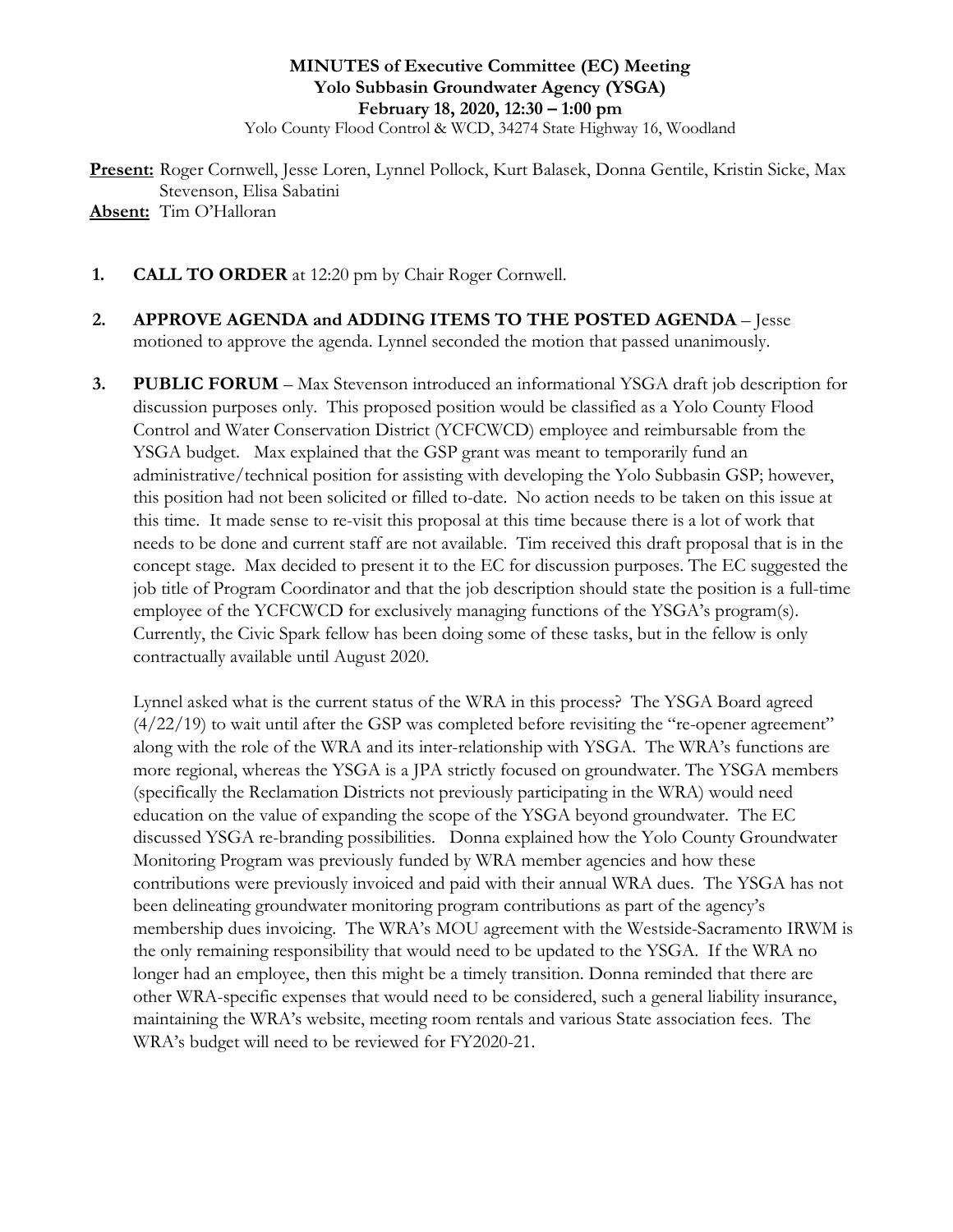# **MINUTES of Executive Committee (EC) Meeting Yolo Subbasin Groundwater Agency (YSGA) February 18, 2020, 12:30 – 1:00 pm**

Yolo County Flood Control & WCD, 34274 State Highway 16, Woodland

#### **4.** ADMINISTRATIVE ITEMS (Donna Gentile)

- a) *December 10, 2019 meeting minutes approved.*
- b) *Reviewed financials FY2019-2020: December 2019-January 2020:* The EC reviewed the financials. Donna informed one agency's FY19-20 dues payment is pending, but their payment will be processed soon. Donna explained that RD 150 overpaid their FY19-20 dues by \$6.00 due to a clerical error. She is issuing a refund check today to rectify this overpayment. Also, a Groundwater Monitoring Program invoice for \$42,064 is pending for FY19-20 and she will discuss this with YCFCWCD staff today.

Donna reviewed FY19-20 budget amendment #1 that will be on the March agenda for approval. The Membership Dues expense will be increased to \$3,000 to account for ACWA's annual membership dues of \$1,615 and the Streamline website membership fees of \$1,200. (Post meeting note: Donna contacted ACWA to inquire about the increased annual fee. This is the actual membership fee based on the YSGA's annual budget of  $\sim $486,000$ . The previous invoice was their lowest membership rate  $(\sim$ \$387 based on an estimated budget).) The other budget change adds RD307's actual dues amount. Their membership was pending when the budget was adopted in June 2019.

- c) *List of Contracts executed for YSGA activities:* Donna prepared a spreadsheet of existing approved contracts executed for YSGA activities. As noted in the spreadsheet, some contracts are executed with the YCFCWCD on behalf of the YSGA and some are directly with the YSGA.
- d) *Payments to approve:* All payments were approved.

Jesse motioned to approve Administrative Items  $a - d$ . Lynnel seconded the motion that passed unanimously.

- **5. UPDATE ON YSGA ACTIVITIES** (Tim O'Halloran/Kristin Sicke) Kristin and Max gave updates on the following items.
	- a) *Groundwater Sustainability Plan (GSP) Development Update:* In December, staff met with GEI, Montgomery & Associates and SEI to collaboratively discuss the work done to-date and the budget. Max gave an update on the Groundwater Monitoring Program activities. Jim Frame, Frame Surveying & Mapping, is under contract to re-survey ground surface level elevations for 150 older wells. He discussed work to identify representative wells managed by YCFCWCD, the cities of Woodland, Davis and other local agencies for the GSP.
		- *Hydrogeologic Conceptual Model (HCM)* Montgomery & Associates sent a draft of the HCM developed. It is close to being ready to give to GEI to incorporate into the GSP. YSGA staff are working with GEI to develop a Communication and Engagement Plan.
		- *Sustainable Management Criteria (SMC) Workshops* –The SMC workshops that were originally scheduled for March/April but will likely happen later.
		- *March 4, 2020 Working Group meeting* This meeting might be cancelled.
	- b) *Discuss agenda for March 16, 2020 Board meeting:* 
		- *Consent Items*: regular consent items and budget amendment #1